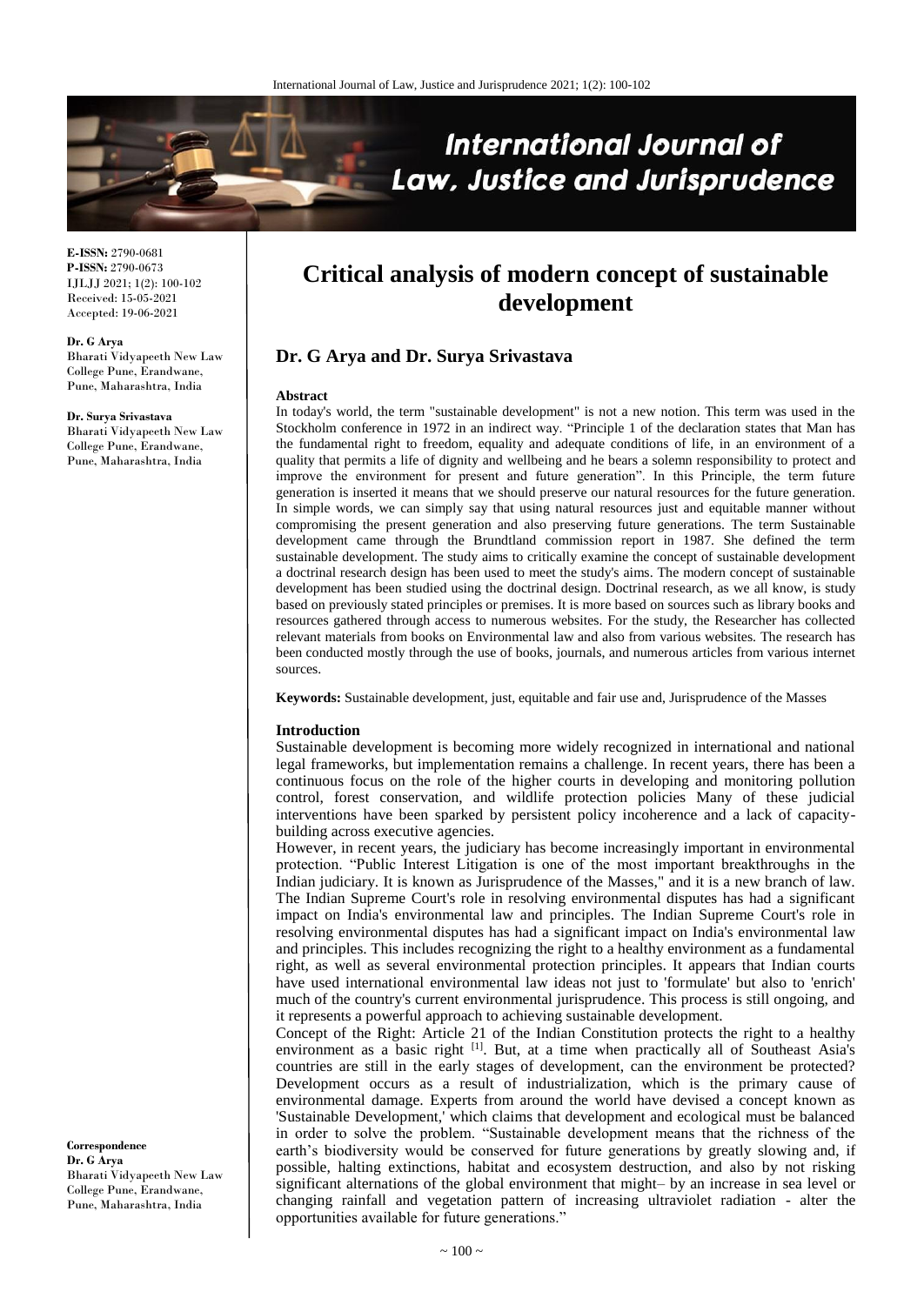### **Origin of the Doctrine**

"Sustainable Development" is not a new term. "The theory was first articulated in the Stockholm Declaration in 1972. Principle 1 of the declaration states that [2] Man has the fundamental right to freedom, equality and adequate conditions of life, in an environment of a quality that permits a life of dignity and wellbeing and he bears a solemn responsibility to protect and improve the environment for present and future generation" However, the concept was given concrete form in a report titled "Our Common Future" by the "World Commission on Environment. Ms. G.H. Brundtland, then-Prime Minister of Norway, chaired the commission and defined Sustainable Development" as <sup>[3]</sup> Development that meets the needs of the present without compromising the ability of the future generations to meet their own needs".

### **It's Scope and Applicability in India**

The Supreme Court's decision in "*Narmada Bachao Andolan v. Union of India* [4]*"* may hold the key wherein "it was observed that Sustainable development means what type or extent of development can take place, which can be sustained by nature/ecology with or without mitigation. In this context, development primarily meant material or economic progress."

# **Various Principles of 'Sustainable Development'**

The following are some of the basic ideas of 'Sustainable Development,' as defined in the Brundtland report.

# **(a) "Inter-Generational Equity"**

The principle refers to every generation's right to benefit from natural resources. "Principle 3 of the Rio declaration states that the right to development must be fulfilled so as to equitably meet developmental and environmental needs of present and future generations <sup>[5]</sup>." The main purpose of the "principle is to ensure that current generations do not waste non-renewable resources in order to deprive future generations" of their benefits.

### **(b) "The Precautionary Principle"**

This principle is usually regarded as the most significant of the 'Sustainable Development' principles. "Principle 15 the Rio declaration states that in order to protect the environment, the precautionary approach shall be widely applied by States according to their capabilities. Where there are threats of serious or irreversible damage, lack of full scientific certainty shall not be used as a reason for postponing cost-effective measures to prevent environmental degradation [6]."

To put it another way, it means:

- 1. "Environmental actions taken by the state government and municipal governments must anticipate and combat environmental degradation's causes."
- 2. "When there is a risk of substantial and irreparable damage, lack of scientific certainty should not be used as a justification for delaying environmental protection actions."
- 3. The actor or developer bears the burden of proof in demonstrating that his conduct is ecologically friendly.

# **(c) "Polluter Pays Principle"**

"Principle 16 of the Rio declaration states that: National authorities should endeavour to promote the internalization of environmental costs and the use of economic instruments, taking into account the approach that the polluter should, in principle, bear the cost of pollution, with due regard to the public interest and without distorting international trade and investment. It is quite obvious that the object of the above principle was to make the polluter liable not only for the compensation to the victims but also for the cost of restoring of environmental degradation. Once the actor is proved to be guilty, he is liable to compensate for his act irrelevant of the fact that whether he's involved in the development process or not [7]."

#### **Role of Judiciary**

The Indian judiciary, including the "Supreme Court and the High Court, has played a key role in upholding the notion of sustainable development." Various legislation has been established by Parliament to address the issues of environmental degradation. In such a context, the superior courts have played a critical role in interpreting such laws in order to conform to the idea of "sustainable development".

## **It is worthwhile to mention here that principle 10 of Rio declaration, 1999 states that**

"Environmental issues are best handled with participation of all concerned citizens, at the relevant level. At the national level, each individual shall have appropriate access to information concerning the environment that is held by public authorities, including information on hazardous materials and activities in their communities, and the opportunity to participate in decision-making processes. This is new jurisprudence and is called Jurisprudence of Masses<sup>[8]</sup>."

"States shall facilitate and encourage public awareness and participation by making information widely available. Effective access to judicial and administrative proceedings, including redress and remedy, shall be provided."

It's also worth remembering that the bulk of environmental cases have been taken to court through a "PIL (Public Interest Litigation) filed under Article 32 or 226 of the Constitution." The Supreme Court's first application of the 'Sustainable Development' theory was in the case.

*"Vellore Citizen Welfare Forum v. Union of India* [9] ." In this case, there was a conflict about numerous tanneries in the state of Tamil Nadu. The tanneries' effluents were released into the Palar River, which served as the state's primary source of drinking water. The Hon'ble Supreme Court held that: "We have no hesitation in holding that the precautionary principle and polluter pays principle are part of the environmental law of India. The court also held that: Remediation of the damaged environment is part of the process of 'Sustainable Development and as such polluter is liable to pay the cost to the individual sufferers as well as the cost of reversing the damaged ecology."

However, prior to the "Vellore Citizen's case, the Supreme Court had attempted to strike a balance between ecology and development in a number of instances. In *Rural Litigation and Entitlement Kendra Dehradun vs. State of Uttar Pradesh,* which is also known as Doon valley case [10]" In the hilly areas, a disagreement erupted over mining.